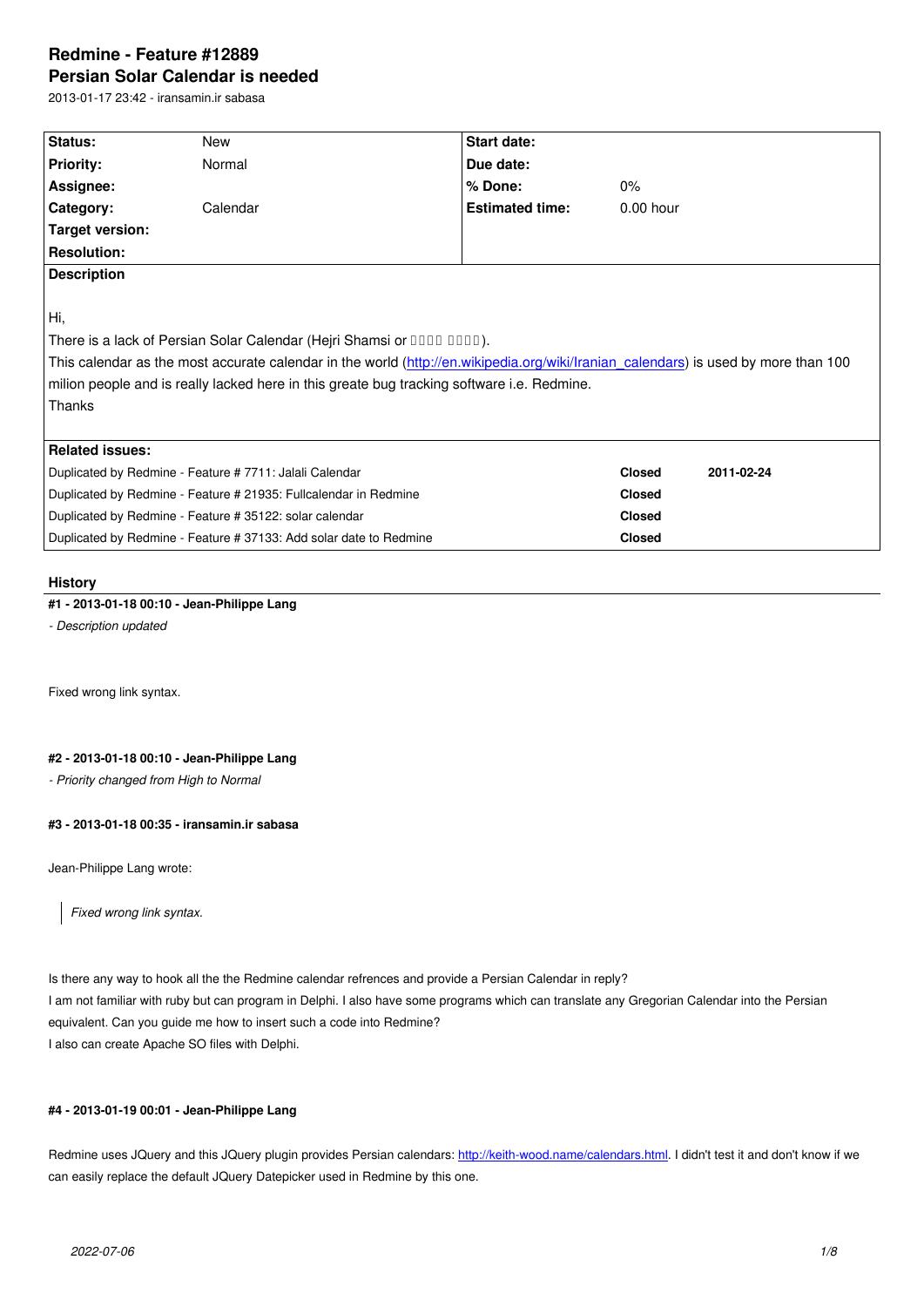#### **#5 - 2013-01-19 20:04 - iransamin.ir sabasa**

I checked the files but could not correctly find the actual connection between the JQuery Calendar CDate and DatePickers with Redmine ruby files! I thought it is somewhere in the "D:\BitNami\redmine-2.2.0-0\apps\redmine\htdocs\app\helpers\application\_helper.rb" but it seems to be wrong! (I changed the "i18n/jquery.ui.datepicker-#{jquery\_locale}.js" but nothing changed in the date pickers) Should ruby files be compiled? I am running Redmine on Win Server 2003.

#### **#6 - 2013-12-23 14:41 - Ebrahim Mohammadi**

This issue is a duplicate of #7711

Supporting calendar systems other than Gregorian in Redmine takes much more than just replacing the date picker. I had developed a work-aroundish patch for version 1.2 of Redmine, but haven't updated it to newers versions.

If Redmine could provide a single pluggable point for:

- 1. Rendering date and time from timestamp to a human-readable string
- 2. Parsing date and time from human-readable string into timestamp

one could add a new calendar system fairly easily. The problem is currently there are many many points in the code that do these two task, and sometimes it is done implicitly under the hoods.

jplang, do you think Redmine would provide the facility to support alternative calendar systems?

#### **#7 - 2013-12-24 10:34 - Toshi MARUYAMA**

*- Duplicated by Feature #7711: Jalali Calendar added*

#### **#8 - 2014-04-16 22:51 - iransamin.ir sabasa**

Ebrahim Mohammadi wrote:

*This issue is a duplicate of #7711*

*Supporting calendar systems other than Gregorian in Redmine takes much more than just replacing the date picker. I had developed a work-aroundish patch for version 1.2 of Redmine, but haven't updated it to newers versions.*

*If Redmine could provide a single pluggable point for:*

- *1. Rendering date and time from timestamp to a human-readable string*
- *2. Parsing date and time from human-readable string into timestamp*

*one could add a new calendar system fairly easily. The problem is currently there are many many points in the code that do these two task, and sometimes it is done implicitly under the hoods.*

*jplang, do you think Redmine would provide the facility to support alternative calendar systems?*

#### مالس

کی وارد نیامون و امش تساون در ومین میکنیم یارب است. این کشون و این کشون امش تساون به خیر شیافت که نشان است که شش<br>این مدت اروپا و است که شخصی شدن است که از اهال مدت و است که اب مدت و اب مدت و نتش قوم نمایش قوم نمایش اب هستن adoon oo oo oo oo "shamsi date.exe" 00000 00 00 stdin 00000 00000 00000 00000 0000 00 00 stdout 00000 00 000.000 00 0000 .مداد یکچوک رییغت date(date\_format (سالک رد سپس .مداد رارق ` تمالع ود نیب رد ار یفلد همانرب و متشون (؟) سالک کی rb.n18i :لیاف زا صاخ سالک .دوش یم لاسرا نآ یارب تعاس و یسمش خیرات و هدش یفلد همانرب یارجا هب رجنم رورس رد تعاس و خیرات ندناوخ رابره بیترت نیا هب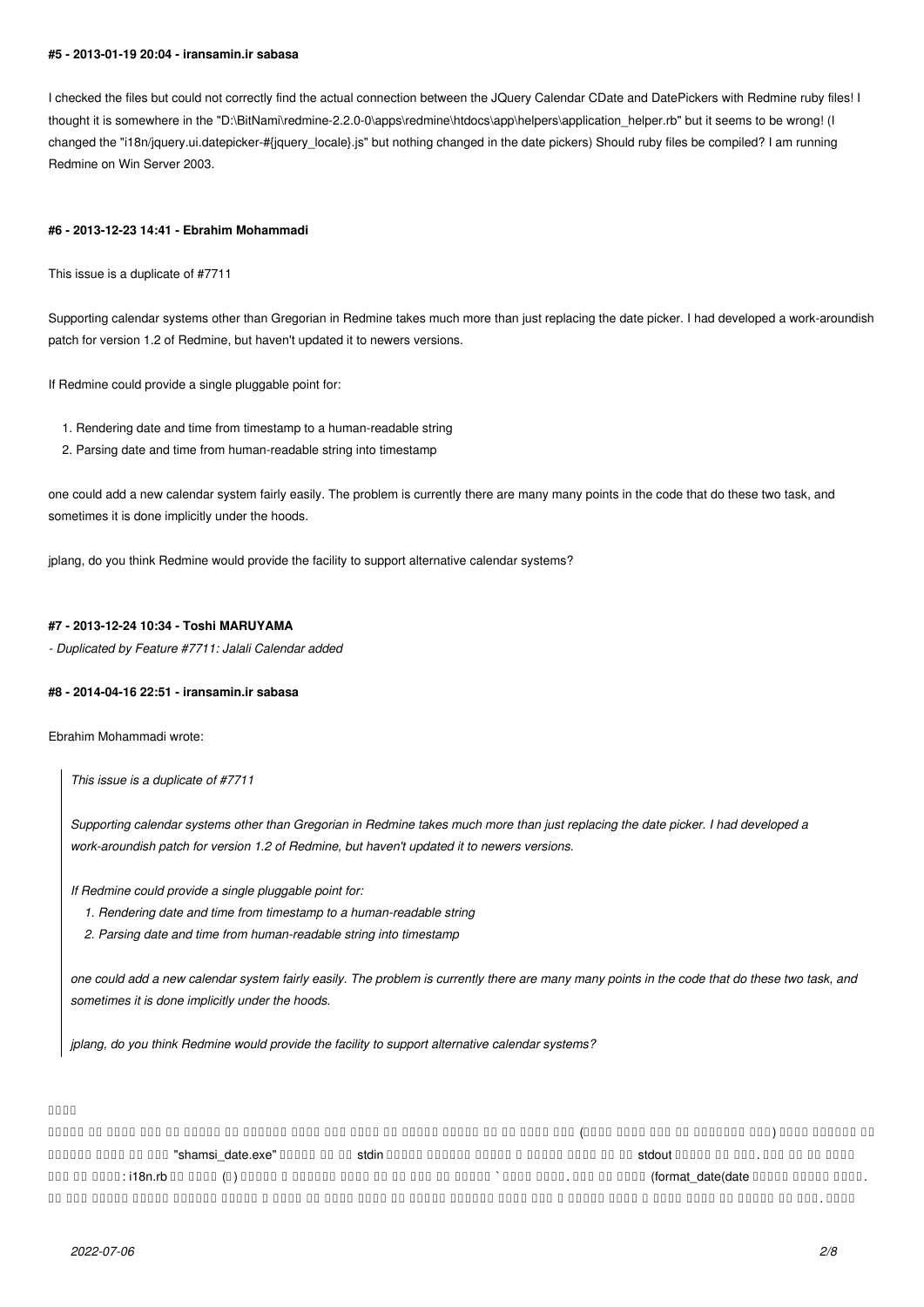def shamsi\_date(date) shamsi=`bin/shamsi\_date #{date}` end

:دینک هفاضا لیاف لوا هب ار طخ نیا تسا مزال انمض

# Redmine - project management software

require 'cgi'

:(دوبن مزال نوچ ما هدرکن یپک اجنیا رد نم ار دک همه هک دینک تقد) هدمآ نییاپ رد نآ زا هدافتسا هوحن و سالک تیعقوم و لحم

# Copyright (C) 2006-2012 Jean-Philippe Lang # # This program is free software; you can redistribute it and/or # modify it under the terms of the GNU General Public License # as published by the Free Software Foundation; either version 2 # of the License, or (at your option) any later version. # # This program is distributed in the hope that it will be useful, # but WITHOUT ANY WARRANTY; without even the implied warranty of # MERCHANTABILITY or FITNESS FOR A PARTICULAR PURPOSE. See the # GNU General Public License for more details. # # You should have received a copy of the GNU General Public License # along with this program; if not, write to the Free Software # Foundation, Inc., 51 Franklin Street, Fifth Floor, Boston, MA 02110-1301, USA. require 'cgi' module Redmine module I18n def self.included(base) base.extend Redmine::I18n end def l(\*args) case args.size when 1 ::I18n.t(\*args) when 2 if args.last.is\_a?(Hash) ::I18n.t(\*args) elsif args.last.is\_a?(String) ::I18n.t(args.first, :value => args.last) else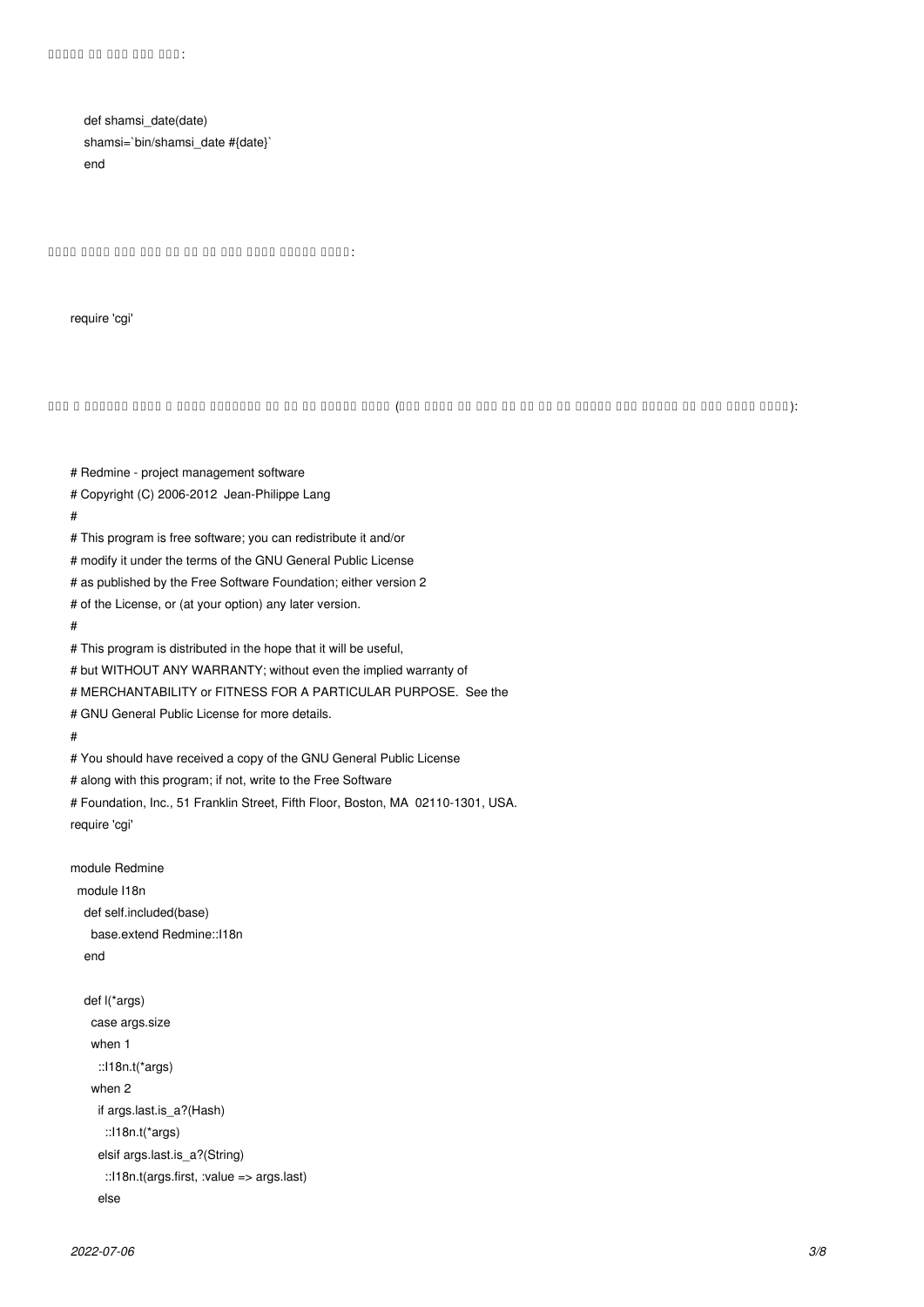```
 end
  else
   raise "Translation string with multiple values: #{args.first}" 
  end
 end
def l_or_humanize(s, options={})
  k = "#{options[:prefix]}#{s}".to_sym
  ::I18n.t(k, :default => s.to_s.humanize)
 end
 def l_hours(hours)
  hours = hours.to_f
  l((hours < 2.0 ? :label_f_hour : :label_f_hour_plural), :value => ("%.2f" % hours.to_f))
 end
 def ll(lang, str, value=nil)
 ::l18n.t(str.to_s, :value => value, :locale => lang.to_s.gsub(%r{(.+)\-(.+)$}) { "#{$1}-#{$2.upcase}" })
 end
 def shamsi_date(date)
 shamsi=`bin/shamsi_date #{date}`
 end
 def format_date(date)
  return nil unless date
 options = \{\} options[:format] = Setting.date_format unless Setting.date_format.blank?
  options[:locale] = User.current.language unless User.current.language.blank?
  ::I18n.l(date.to_date, options)
 shamsi date(date)
 end
```
# **نانچمه خیرات دورو یلو دنک یم تسرد ابیرقت ار خیرات شیامن فرط طقف راکنیا اما !تسا یدالیم زونه میوقت و تناگ خیرات شیامن انمض .تسا یدالیم**

#### **#9 - 2014-04-17 00:17 - Ebrahim Mohammadi**

Actually I've started providing a Persian localization of Redmine as both SaaS (hosted) and on-premises solution named Peygir. It support Persian calendar almost everywhere, including Gantt and calendar views and date input fields.

It also features a usable Persian translation, despite the official translation provided by Redmine. I guess you've seen th[e discus](https://peygir.com)sion at #7418! ;-)

I'm very excited to have your feedback. I can setup a trial service for you for free if you'd like to try it. Just contact me. :)

Update: All changes are done as plugins, hence no GPL violation. Hereby I'd like to appreciate great work of Redmine developers, specially JPL. Thanks! :)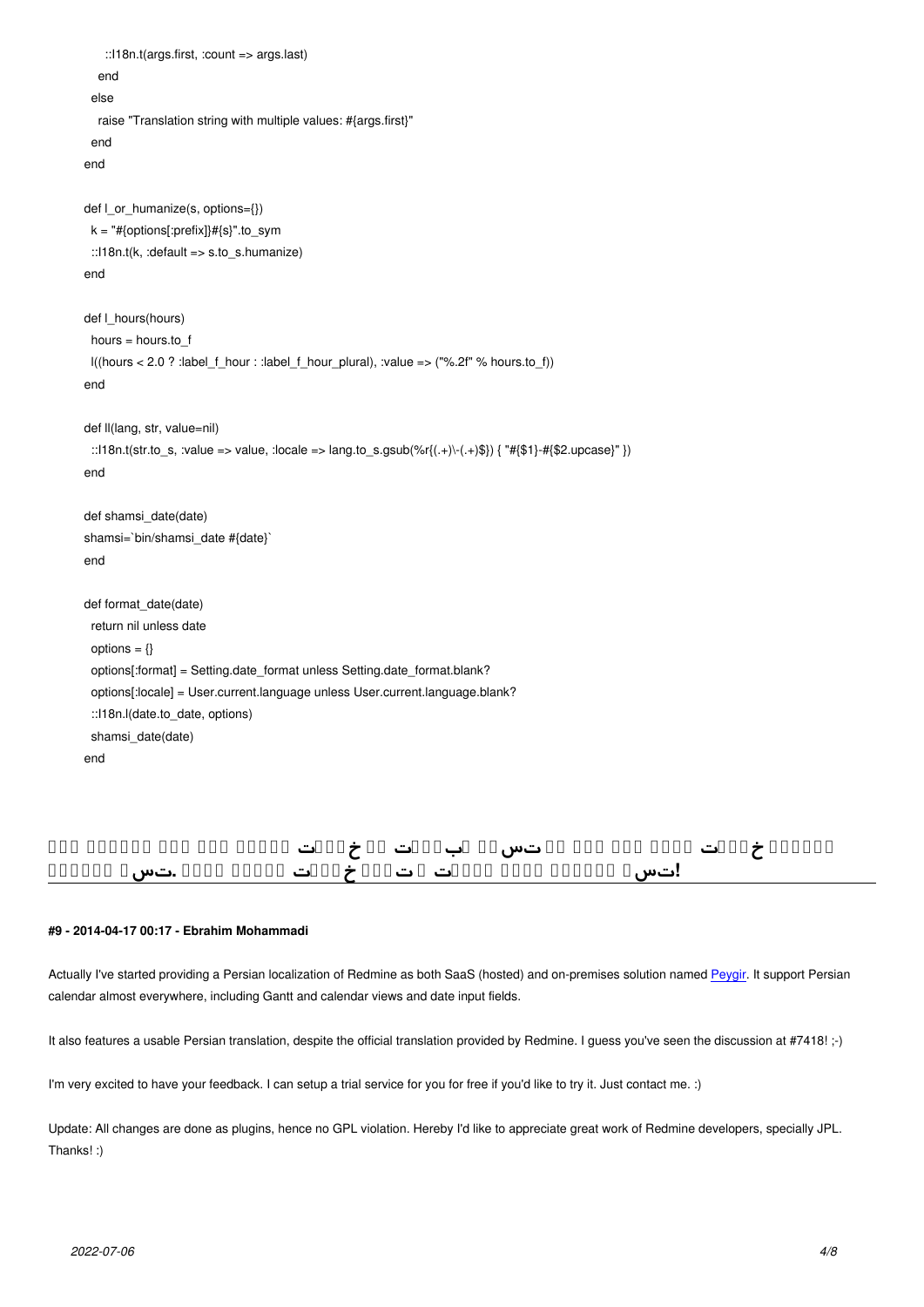*Actually I've started providing a Persian localization of Redmine as both SaaS (hosted) and on-premises solution named Peygir. It support Persian calendar almost everywhere, including Gantt and calendar views and date input fields.*

*It also features a usable Persian translation, despite the official translation provided by Redmine. I guess you've seen th[e discus](https://peygir.net)sion at #7418! ;-)*

*I'm very excited to have your feedback. I can setup a trial service for you for free if you'd like to try it. Just contact me. :)*

*Update: All changes are done as plugins, hence no GPL violation. Hereby I'd like to appreciate great work of Redmine developers, specially JPL. Thanks! :)*

#### مالس

.منک تیلاعف هنیمز نیا رد ناتسود ریاس و امش اب موش یم لاحشوخ رایسب مه نم

ایآ .درک باسح نآ شورف و هیامرس تشگزاب یور ناوت یم دح هچ ات هک مناد یمن اما .تسا یبوخ یلیخ راک و هدیا رظنب .مدید ار "ریگیپ" نتم  $\,$ ם מספרים מספרים מספרים מספרים של המספר מספר מספרים מספרים מספרים מספרים מספרים מספרים מספרים מספרים מספרים מספר فیعض رایسب یرازفا مرن یاه هژورپ یارب درادناتسا هژورپ تیریدم گنهرف نینچمه .دنتسه هناگیب رایسب زاب نتم یسیون همانرب گنهرف .تسا

رازفا مرن دیلوت هنیمز رد یجیسب یتکرح یوس هب یناریا ناسیون همانرب قیوشت و گنهرف نیا دشر تهج رد یوحنب دیاب مدقتعم ریقح نیا اذل and and the standard of a statement and the second theorem and the second of the state of and a statement of a . היום המנחה מספר מספר המנחה משפח המנחה המנחה המנחה המנחה המנחה המנחה המנחה המנחה המנחה והמנחה המנחה המנחה המממ

### **#11 - 2015-02-08 18:44 - hojjat nikan**

مالس

مین مینکند و همان مه اما ها و ها هم های های های میناوتن باشد. این خیرات نیز خیرات نیز خیرات نیز خیرات نیز خیرا on onna an annana ann anna anna annan  $000000000000000$ رکشت اب

### **#12 - 2015-02-08 21:25 - Jean-Philippe Lang**

Please, post in english.

#### **#13 - 2015-02-09 06:18 - hojjat nikan**

hi

i need persian calendar for redmine , i tested above code but not worked .

please guide me

best regards

#### **#14 - 2016-02-03 12:40 - Toshi MARUYAMA**

*- Duplicated by Feature #21935: Fullcalendar in Redmine added*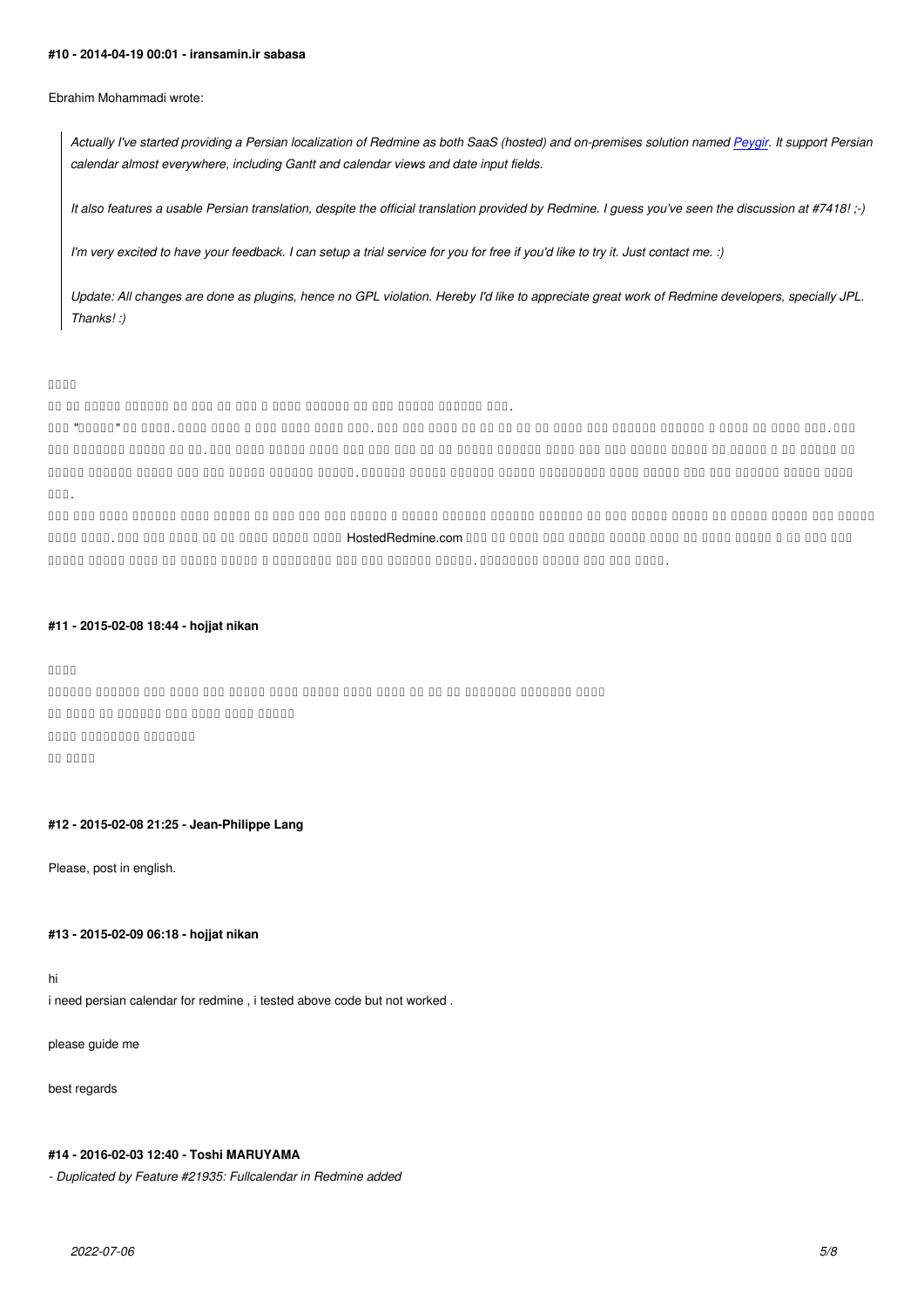since https://github.com/ImenDabaParsian/fullcalendar is fully support jalali day,week,month and ... can anyone replace it with current calendar ?

#### **#16 - [2016-07-14 07:20 - iransamin.ir sabasa](https://github.com/ImenDabaParsian/fullcalendar)**

# مالس

an anno an an anno an ann anno an an an an anno anno anno anno anno anno anno anno an an an an an an an an ann

#### **#17 - 2016-11-22 06:26 - a m**

#### shakib a wrote:

*مالس دیریگب سامت لیمیا قیرط زا نم اب دیتساوخ هگا ما هدرک لح ار لکشم نم*

#### hi, how can I contact you by email?

# **#18 - 2017-02-28 14:14 - iransamin.ir sabasa**

# a m wrote:

*shakib a wrote: مالس دیریگب سامت لیمیا قیرط زا نم اب دیتساوخ هگا ما هدرک لح ار لکشم نم*

*hi, how can I contact you by email?*

# yes: shakifa@chmail.ir

#### **#19 [- 2017-07-31 13:41](mailto:shakifa@chmail.ir) - iransamin.ir sabasa**

shakib a wrote:

*a m wrote: shakib a wrote: مالس*

*دیریگب سامت لیمیا قیرط زا نم اب دیتساوخ هگا ما هدرک لح ار لکشم نم*

*hi, how can I contact you by email?*

*yes: shakifa@chmail.ir*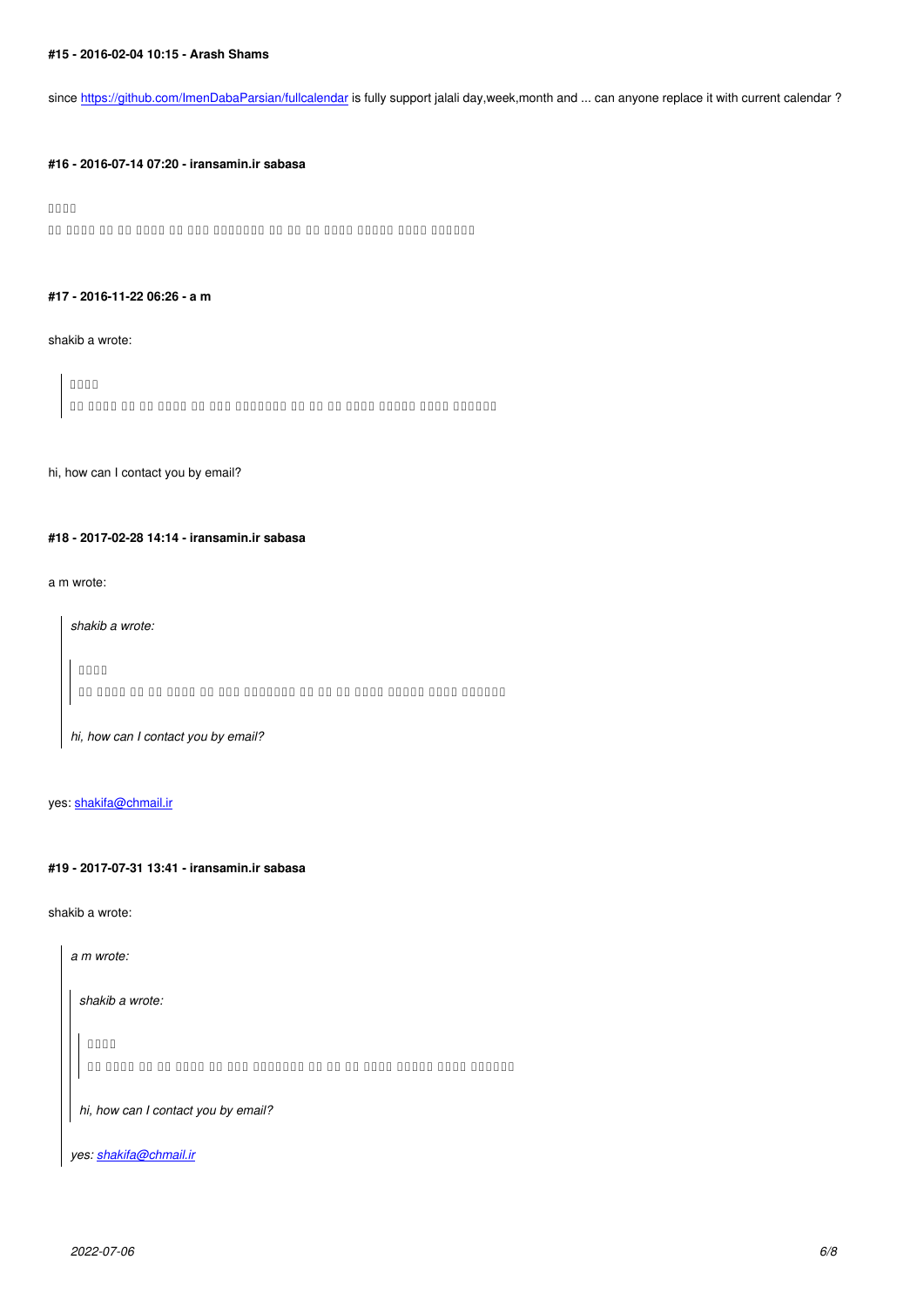email: **shakifa@chmail.ir** 

(I am so busy and have little time to customize or deliver, so priority is for rich mans!)

#### **#20 - [2021-04-05 07:02 -](mailto:shakifa@chmail.ir) Abbas Samgani**

#### Hi dears

I have been following the solar calendar for Redmine for a long time, but I didn't find any results, People who have done this before are from older versions of Redmine. Is it possible to create a plugin in this regard?

### **#21 - 2021-05-19 16:50 - Holger Just**

*- Duplicated by Feature #35122: solar calendar added*

#### **#22 - 2021-12-19 12:04 - Amir Khalili**

Gentlemen hope you enjoy the show.

I needed it so i made it.

I'm not a developer by nature btw.

Redmine version 4.1.1 fully Persian localized for F\* Free. Things that localized:

- The actual Calendar.
- Every date input has Jalali date picker (thnx to Reza Babakhani <babakhani.reza@gmail.com> for free JS date picker).
- Roadmap has Jalali dates.
- Versions has Jalali dates.
- Activies are displayed in Jalali dates.
- Wikis are in Jalali dates.
- Every dates that are used in Issues are now in Jalili format (things like: "created\_on", "updated\_on", ...)
- Repositories are fully in Jalali format.
- Gantt is in jalali format (i dont like it though).
- Documents dates are in Jalali format.
- Files dates are in Jalali format.
- Time entries are in Jalali format. You can add time entry in Jalali format, you can also report everything in Jalali dates.
- Dates tooltips are in Jalali format.
- Many icons, tables and context menus tweaked to fully support RTL schema.

#### Plugins that localized:

- Agile board plugin fully persian localized (God dammit he even did that too! LoL LoL LoL). even it's chart dates now diplay Jalali dates.
- "More previews" plugin localized (it's just dates table you know :D )
- CK Editor ADDED :)) .

Things not included (I haven't really looked into these yet, cause i had no interest)

- News
- Forums

#### Notes:

- When you use date filters to filter something the most stable way is to use "From To" model which gives you two date inputs. I tweaked "Current date" and "Current month" to display right dates but "previous week", "previous months" and stuff like that may don't give you expected results :D ! - Dont mess around with "Date format" in settings, Its hard coded in some places :)) Use default one.

May i proudly present you: